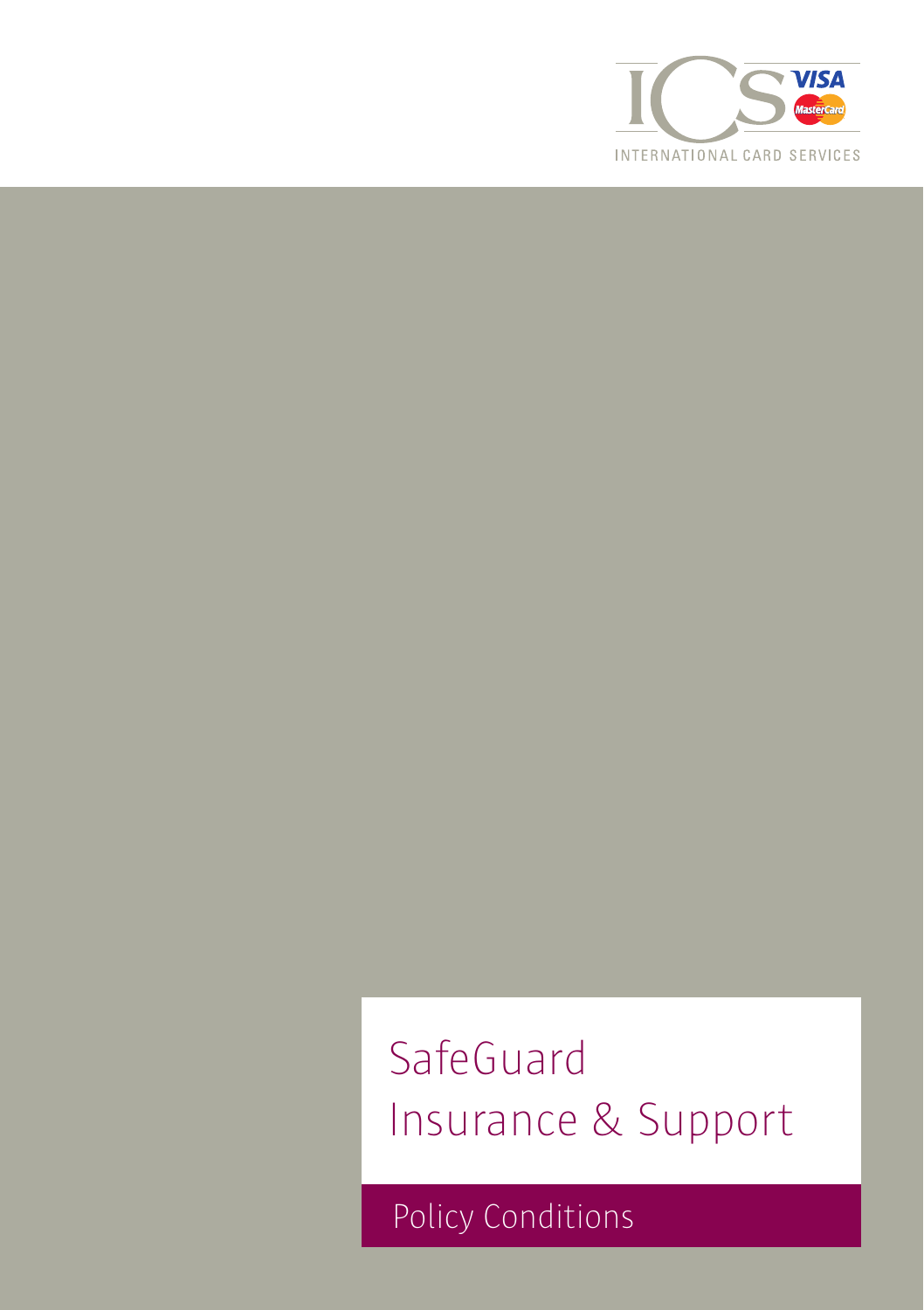# Table of contents

- Point of attention
- Definitions
- SafeGuard Insurance
- SafeGuard Support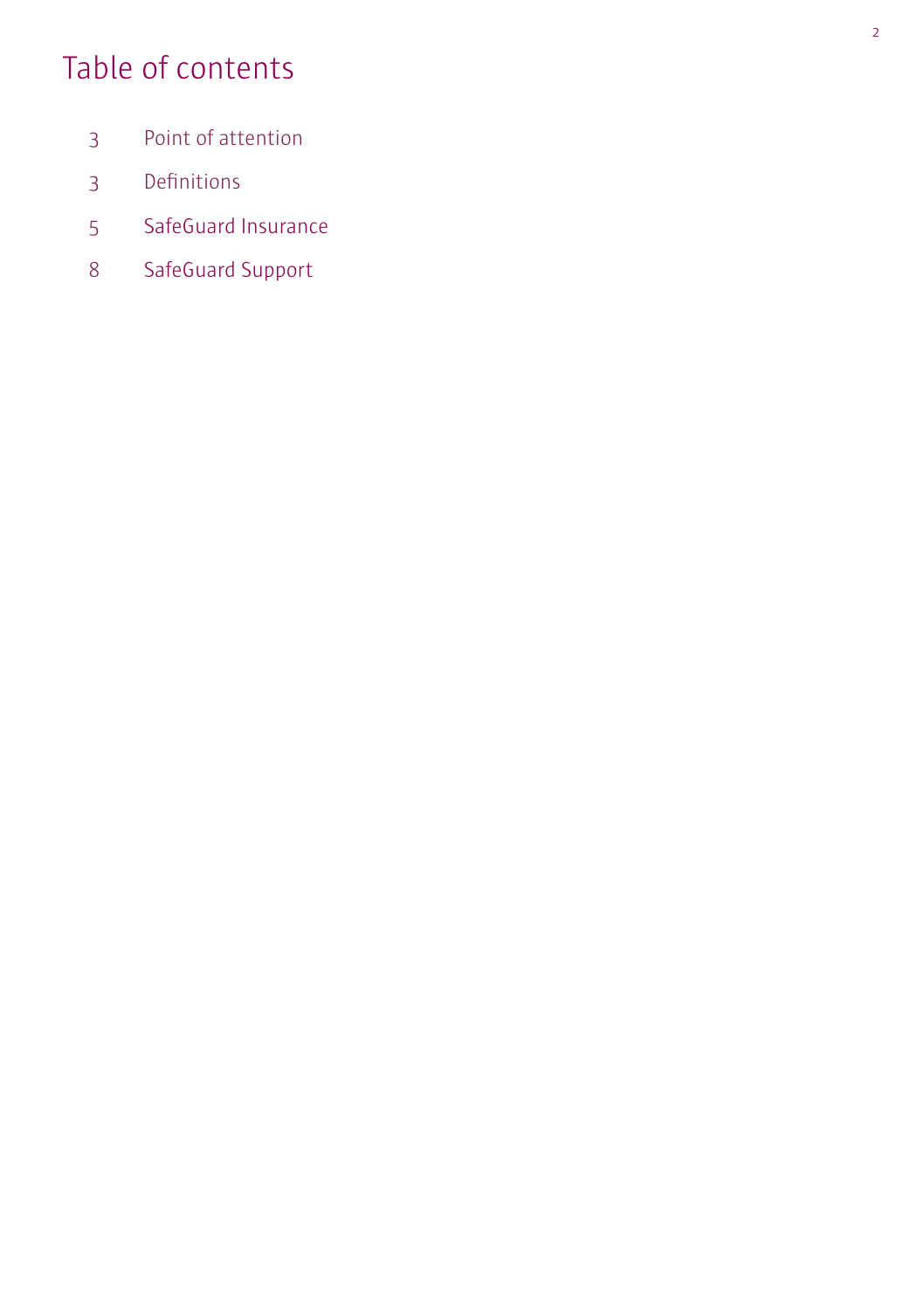# Points of attention

#### **Purpose of the Insurance**

In collaboration with Chubb European Group SE, International Card Services BV (ICS) provides a comprehensive additional package of services for the benefit of its Cardholders. These services are offered under the names of SafeGuard Insurance & Support.

#### **General provisions**

These services are provided on the condition that the beneficiary is travelling when making a claim under SafeGuard Support. The period of travel commences the moment the beneficiary has left his home and ends upon his return to that place. An exception is made for legal assistance, which is provided abroad only.

# Definitions

#### **Beneficiary:**

The Cardholder himself, domiciled in the Netherlands, his/her spouse or partner in life with whom he/she is engaged in long-term cohabitation, his/her underage children up to the age of 18, or his/her business partners to a maximum of 3 persons, when they are travelling together with the Cardholder.

#### **Bodily injury:**

Bodily injury caused solely and directly by violent, accidental, visible causes from outside that have occurred during the trip, with the exception of illnesses, chronic and otherwise, or disorders.

#### **Cardholder:**

The holder of a credit card with SafeGuard facility issued by ICS.

#### **Disease:**

Sudden and unforeseen disease, contracted or presenting itself for the first time during the trip.

#### **Serious medical reason:**

Bodily injury or disease of such a serious nature as to threaten the life of the beneficiary.

#### **Relative:**

In relation to the Cardholder: relatives by blood or by marriage in direct line or in the second degree, or the partner in life with whom the Cardholder permanently cohabits. In relation to the cover provided the members of the group must be relatives in the direct line.

#### **Accident:**

A sudden, unexpected physical injury to the insured person caused by external, violent means, resulting in his death or physical injury capable of being determined medically. Also regarded as accidents are sunstrokes, freezing, drowning, death from thirst or exhaustion, provided such cases occur as a result of having become isolated.

#### **Means of public transport:**

Publicly accessible means of transport providing a regular service, for which the competent authorities have issued a permit for the transport of persons, such as for example trains, buses, vessels and aircraft, including charter planes, provided they have been chartered by a tour operator.

#### **Rental car:**

Four-wheel motor vehicle operated commercially by a commercial car rental company.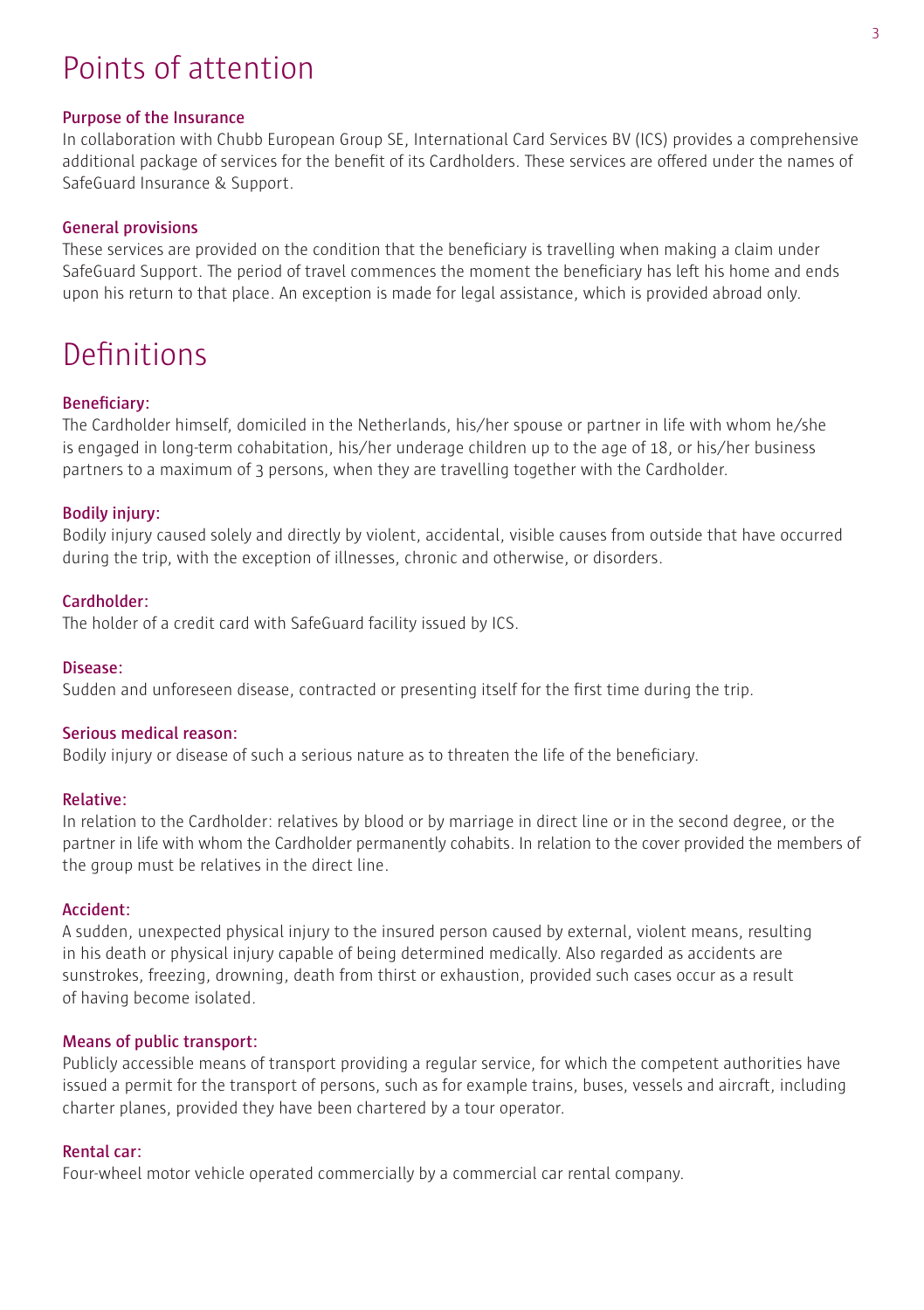#### **Time limit:**

If in the view of Chubb European Group SE a claim or event of damage, as the case may be, is not covered by the terms of the insurance, it will notify the Cardholder thereof in writing. Any entitlement to payments, or alleged payments, in relation to damage or otherwise, and/or claims against SafeGuard Support shall lapse, if no legal action has been brought against Chubb European Group SE within one year from the aforesaid notification by the Cardholder.

#### **Subrogation:**

In the event of payment of expenses and/or compensation Chubb European Group SE will be subrogated to all rights and actions to which the beneficiary is entitled vis-à-vis third parties that are responsible for an accident resulting in an action or claim under the provisions of SafeGuard Support.

#### **Complaints procedure:**

If you have a complaint, Chubb European Group SE would like to hear from you and will do its utmost to find a solution together with you. Complaints and disputes relating to this agreement can be submitted to: Chubb, Marten Meesweg 8, 3068 AV in Rotterdam or by email at info.benelux@chubb.com.

If the insurer's decision does not satisfy the insured party, it may apply to (within three months):

The Dutch Institute for Financial Disputes (Kifid) PO Box 93257 2509 AG The Hague Tel: 0900 - 355 22 48 or via www.kifid.nl

To submit a complaint with Kifid, you must first register on www.mijnkifid.nl. You can also submit the complaint directly to the civil court, without having to go through the procedure of the Dutch Institute for Financial Disputes (Kifid). This policy document is governed by Dutch law and any dispute will be submitted to the exclusive jurisdiction of the Dutch court.

#### **Privacy regulations**

#### REGISTRATION OF PERSONAL DATA

Chubb European Group SE uses personal data provided by you to us to accept and administer this insurance, including any resulting claims. The data collected includes basic contact details such as your name, address and policy number, but may also include more detailed information (for example, your age, medical data, financial situation or claims history) in so far as this is relevant to the risk to be insured, the services to be provided or the services or claims you may wish to make. Chubb European Group SE is part of a global group of companies and your personal data may be shared with group companies in other countries, to the extent necessary to provide coverage for your policy or to store your data. Chubb European Group SE also uses authorised service providers, who have access to your personal data subject to our instructions and control.

You have a number of rights with respect to the personal data you have provided, including rights of access and, in certain cases, the right to erasure and deletion. In this section, Chubb European group SE has briefly explained how they use your personal data. For more information, we strongly recommend that you consult the General Privacy Policy, which can be viewed here: www.chubb.com/benelux-nl/footer/privacy-policy.aspx. You can always ask Chubb European Group SE for a paper copy of the Privacy Policy by sending an email to dataprotectionoffice.europe@chubb.com. When processing personal data within The Netherlands, Chubb European Group SE also adheres to the Code of Conduct for the Processing of Personal Data of the Dutch Association of Insurers, which you can consult via the website of the Dutch Association of Insurers, www.verzekeraars.nl, or which you can request from the Dutch Association of Insurers, PO Box 93450, 2509 AL The Hague, telephone +31 (0)70 - 3 338 500.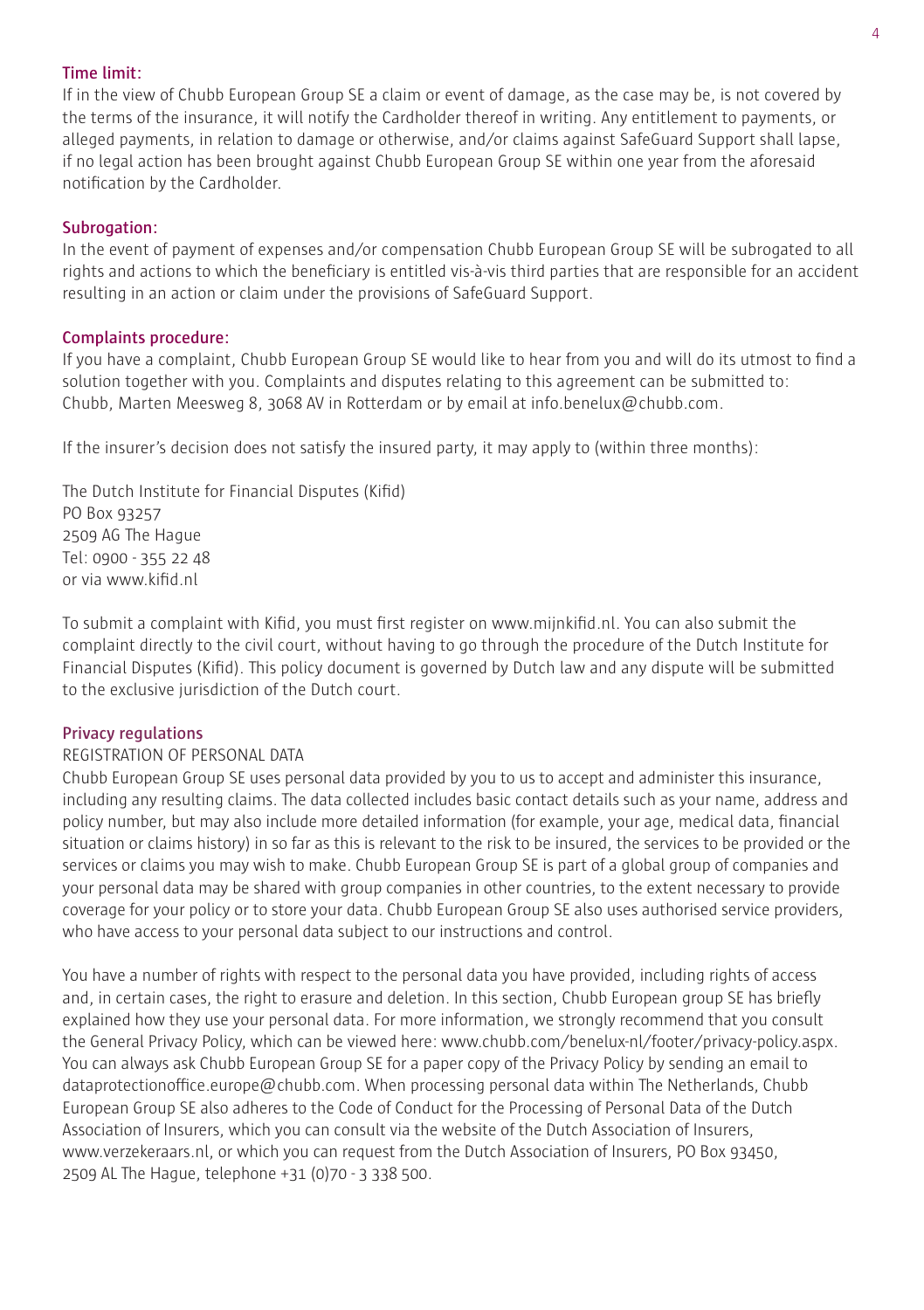#### **Sanction clause:**

The (re)insurer shall not provide cover or pay benefits or compensation or any other benefit if the (re)insurer (or its parent company, direct or indirect holding company of the (re)insurer) is thereby exposed to fines or restrictions (including extraterritorial sanctions or restrictions to the extent that they do not conflict with the law applicable to the (re)insurer), which arise from trade and economic sanction, legislation or regulation.

#### **Insurer:**

Chubb European Group SE is a company subject to the French Insurance Code (Code des Assurances) with registration number 450 327 374 RCS Nanterre. Registered office: La Tour Carpe Diem, 31 Place des Corolles, Esplanade Nord, 92400 Courbevoie, France. Chubb European Group SE has a fully paid-up share capital of €896,176,662 and is subject to supervision by the 'Autorité de contrôle prudentiel et de résolution (ACPR) 4, Place de Budapest, CS 92459, 75436 PARIS CEDEX 09. Chubb European Group SE, Dutch branch, Marten Meesweg 8, 3068 AV Rotterdam, is registered with the Chamber of Commerce Rotterdam under number 24353249. In the Netherlands it is also subject to supervision by the Authority for the Financial Markets (AFM).

#### **Contact information:**

If you wish to receive information about a claim for damages filed by you, you may contact the claims department of Chubb European Group SE, at beneluxclaims@chubb.com. You can submit a claim via www.chubbclaims.nl or by calling +31 (0)10 2893 545.

Chubb European Group SE Marten Meesweg 8 3068 AV Rotterdam Chamber of Commerce Rotterdam No 24353249 Customer service: 0800 225 5223 Head office: La Tour Carpe Diem, 31 place de Corolles, Esplanad Nord, 92400 Courbevoie, Frankrijk.

Below is a detailed overview of the various types of assistance that may be provided by SafeGuard. SafeGuard consists of the sectors Insurance & Support.

# SafeGuard Insurance

In addition to extensive personal assistance International Card Services BV (ICS) in collaboration with Chubb European Group SE also provides cover to the Cardholder for relevant purchases in the case of flight and baggage delays outside the Netherlands.

# Supplementary accident travel insurance

International Card Services BV (ICS) has through Chubb European Group SE effected supplementary accident travel insurance for Cardholders in the amount of €115,000. This insurance pays out in the event of death and certain forms of disability resulting from an accident involving a means of public transport, rental cars or chartered planes, the costs of which have been paid for by credit card.

#### **1. Insured persons**

The following persons are insured:

- a. holders of a valid credit card issued by International Card Services BV (ICS);
- b. their spouse or regular partner, also when travelling on their own, who has lived together with the Cardholder at the same address for a period of 6 months at least;
- c. their children up to age 25, also when travelling on their own, whose cost of living are demonstrably for the account of the Cardholder.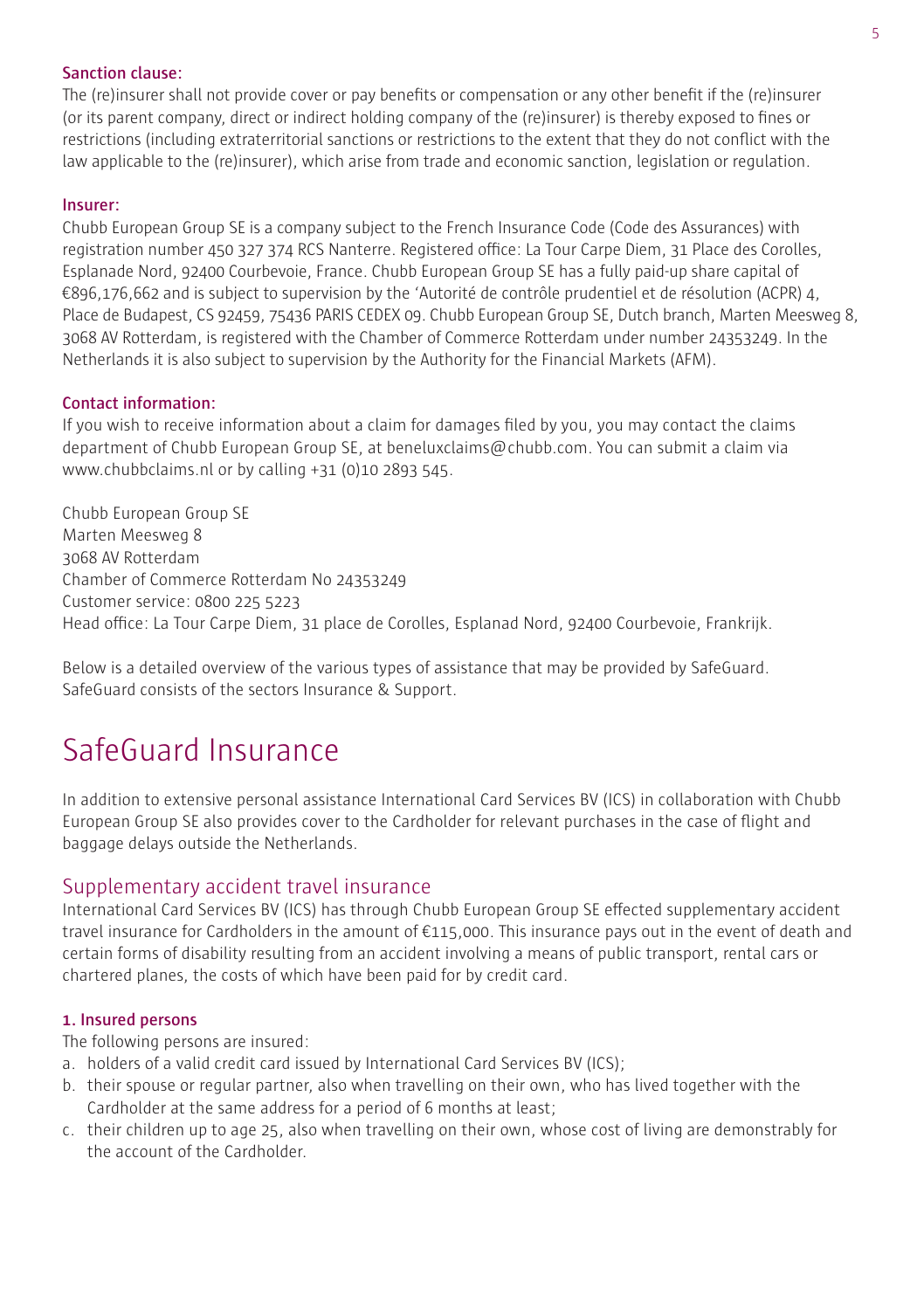# **2. Cover**

This insurance pays out in the event of death and certain forms of disability resulting from an accident with a means of public transport, rental car or rented aircraft, the costs of which have been paid for by credit card. Worldwide cover is provided:

- a. during trips made by a means public transport, provided the fare has been paid for by a credit card with SafeGuard facility. Cover commences on entering the means of public transport and ends upon leaving it. In the case of trips made by aircraft or vessel, cover ends upon departure from the terminal;
- b. during the direct transport by a means of public transport, taxi or private car to the place where the trip referred to in a. commences, as well as during the direct transport by a means of public transport, taxi or private car from the place of arrival as referred to in a. to the ultimate destination. These fares need not have been paid for by credit card;
- c. during trips made as a driver or a passenger of a rental car, provided the rental charges have been paid for by a credit card with SafeGuard facility. This cover remains in force for a period not exceeding 60 days;
- d. during trips made as a pilot of an aircraft whose rental charges have been paid for by a credit card with SafeGuard facility. This cover applies to a stay outside the Netherlands only, in relation to the insured person who possesses a valid licence and for that reason as a rule carries payload in a professional capacity.

# **3. Benefits**

Payment is made if an accident for which cover is provided within one year leads to the death or permanent disability of an insured party as set forth below.

|                                                         | Maximum amount |
|---------------------------------------------------------|----------------|
| Death                                                   | €115,000       |
| Maximum amount for permanent disability due to loss of: |                |
| both hands or both feet                                 | €115,000       |
| loss of sight in both eyes                              | €115,000       |
| one hand and one foot                                   | €115,000       |
| one foot and loss of sight in one eye                   | €115,000       |
| one hand and loss of sight in one eye                   | €115,000       |
| one hand                                                | €60,000        |
| one foot                                                | €60,000        |
| loss of sight in one eye                                | €60,000        |

The loss of a hand or foot shall be taken to mean the actual ankle or pulse joint amputation. Loss shall also be taken to mean the full loss of function in a foot of hand. Loss of eyesight shall be taken to mean the full and irreversible loss of sight in one eye or in both eyes respectively. In the event of a loss, or loss of function, of several of the body parts listed above as a result of one and the same accident, the maximum benefit shall never exceed €115,000 per person. For children up to the age of 5 the maximum cover is €25,000. A maximum of €5,000,000 applies to group travel charged entirely to one credit card.

# **4. Exclusions**

No cover is provided for accidents that have happened to the insured person as a result of:

- a. suicide or attempted suicide;
- b. war, whether or not officially declared, or similar activities;
- c. intent or unlawful acts on the part of the insured person or a person having an interest in the benefit;
- d. driving a vehicle with a blood alcohol percentage that is higher than permitted under the laws of the country where the accident took place;
- e. bets, challenges and undeniably dangerous acts;
- f. high-speed and endurance trials for motor vehicles, as well as the related test trials;
- g. if the insured person is training for, preparing for or participating in dangerous activities or sports, such as
	- abseiling, mountain climbing, unless these are practised under recognised expert supervision
	- winter sports competitions,
	- ice hockey.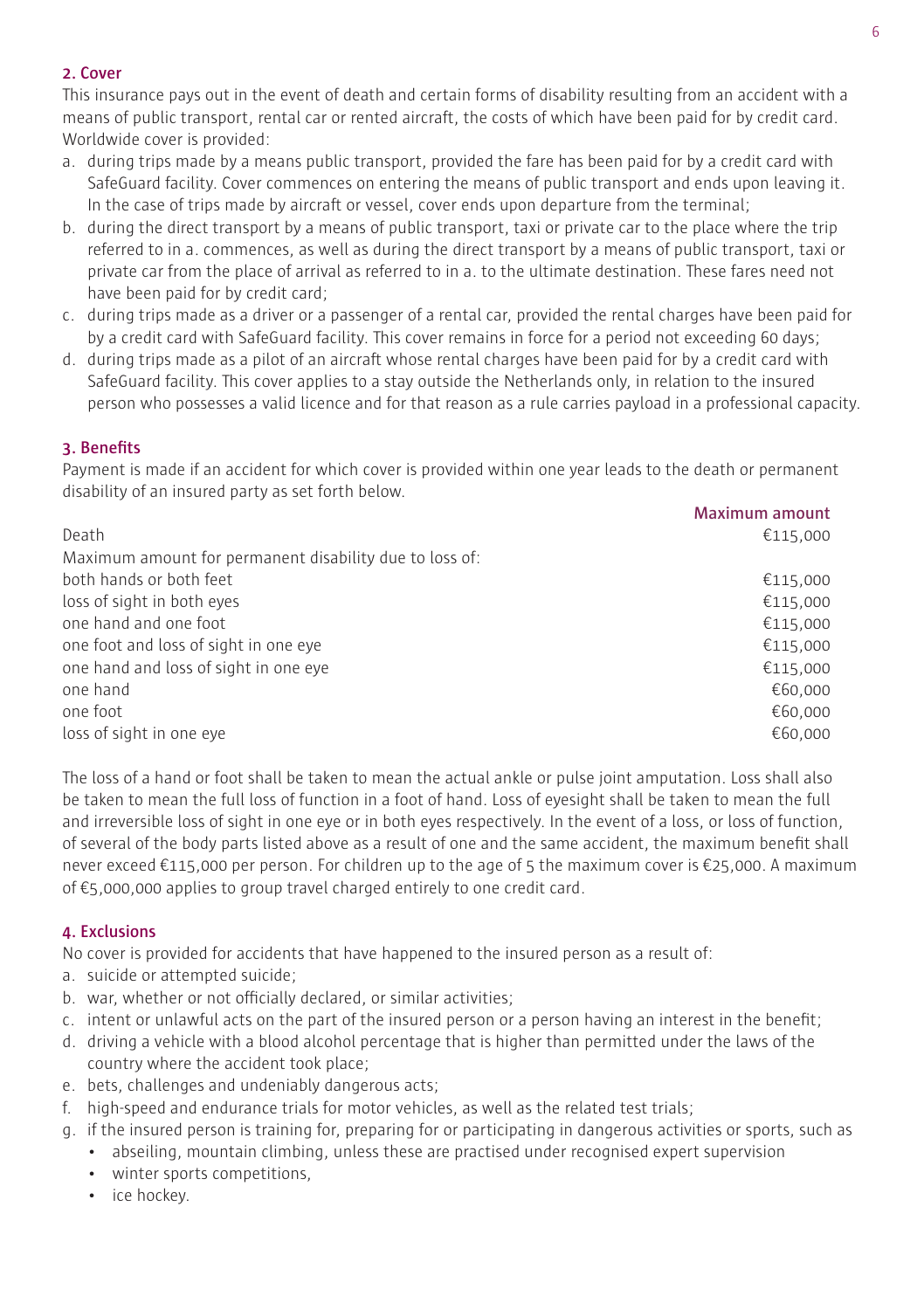### **5. Beneficiary**

Unless a beneficiary has been designated by the insured person by means of a registered letter sent to SafeGuard Support, all benefits shall be paid to the insured person him of herself or to his or her lawful heir(s).

# **6. Obligations following an accident and submitting a claim**

Notification of an accident should be made as soon as possible, no later than 30 days, to Chubb European Group SE, PO Box 8664, 3009 AR Rotterdam, at www.chubbclaims.nl or by contacting Chubb at beneluxclaims@chubb.com or by calling +31 (0)10 2893 545. You should only report your accidental damage here. For other damages, please contact SafeGuard Support.

# **7. Payments**

Payments will be made direct to the insured party. All payments are made in Euros.

# Baggage delay

Cover of up to  $\epsilon$ 140 per group is provided, if the baggage that upon departure was entrusted to the airline with which the insured person is travelling, fails to arrive at the insured person's place of destination within 4 hours. Cover of up to €410 per group is provided by way of supplementary compensation, if the baggage has not been retrieved within 48 hours from the moment the insured person has arrived at the place of destination. This insurance covers the relevant purchases abroad, such as replacement clothing, and toiletries, to the extent that such purchases were made within 4 days from the insured persons' arrival at the place of destination abroad. The insured persons must take the appropriate measures with a view to localizing the baggage and must inform the relevant airlines and/or airports at once about the delay or loss of baggage. To that end a P.I.R. (Property Irregularity Report) is prepared by the competent authorities, a copy of which must be provided to Chubb European Group SE when filing a claim.

# Flight delay

Cover of up to €140 per group is provided for relevant purchases abroad, such as meals, refreshments and other expenses, if as a result of a flight delay the journey time of a scheduled flight is increased by 4 hours due to: the delay or cancellation by the airline of a booked and confirmed flight; the delayed arrival of the plane, as a result of which a connecting flight is missed, and; the delayed arrival (more than one hour) of a means of public transport, as a result of which a plane is missed. This insurance does not apply to charter flights.

# **1. Insured persons**

In relation to flight and baggage delays, the Cardholder and his/her fellow travellers.

# **2. Conditions and restrictions**

Wherever possible the insured person should use his/her credit card for making the required purchases. If the insured person's credit card cannot be used for paying for the required purchases, original receipts represent valid proof for purposes of cover. When determining the times of the flight schedules, the 'ABC World Airways Guide' will be used as a guideline.

# **3. Exclusions**

No cover is provided if:

- a. the baggage has been seized by Customs, the police or other government bodies;
- b. the insured persons fail to check in accordance with the travel instructions that have been provided, unless such is made impossible due to a strike;
- c. in the event of a flight delay alternative transport is offered within 4 hours from the scheduled time of departure;
- d. the flight delay is compensated by other flights, in such a way that the total travel time is extended by less than 4 hours;
- e. the delay is caused by a strike that was already in progress or had already been announced before the start of the flight;
- f. the delay is caused by a passenger plane having been taken out of service by a competent authority and this measure was announced before the start of the flight.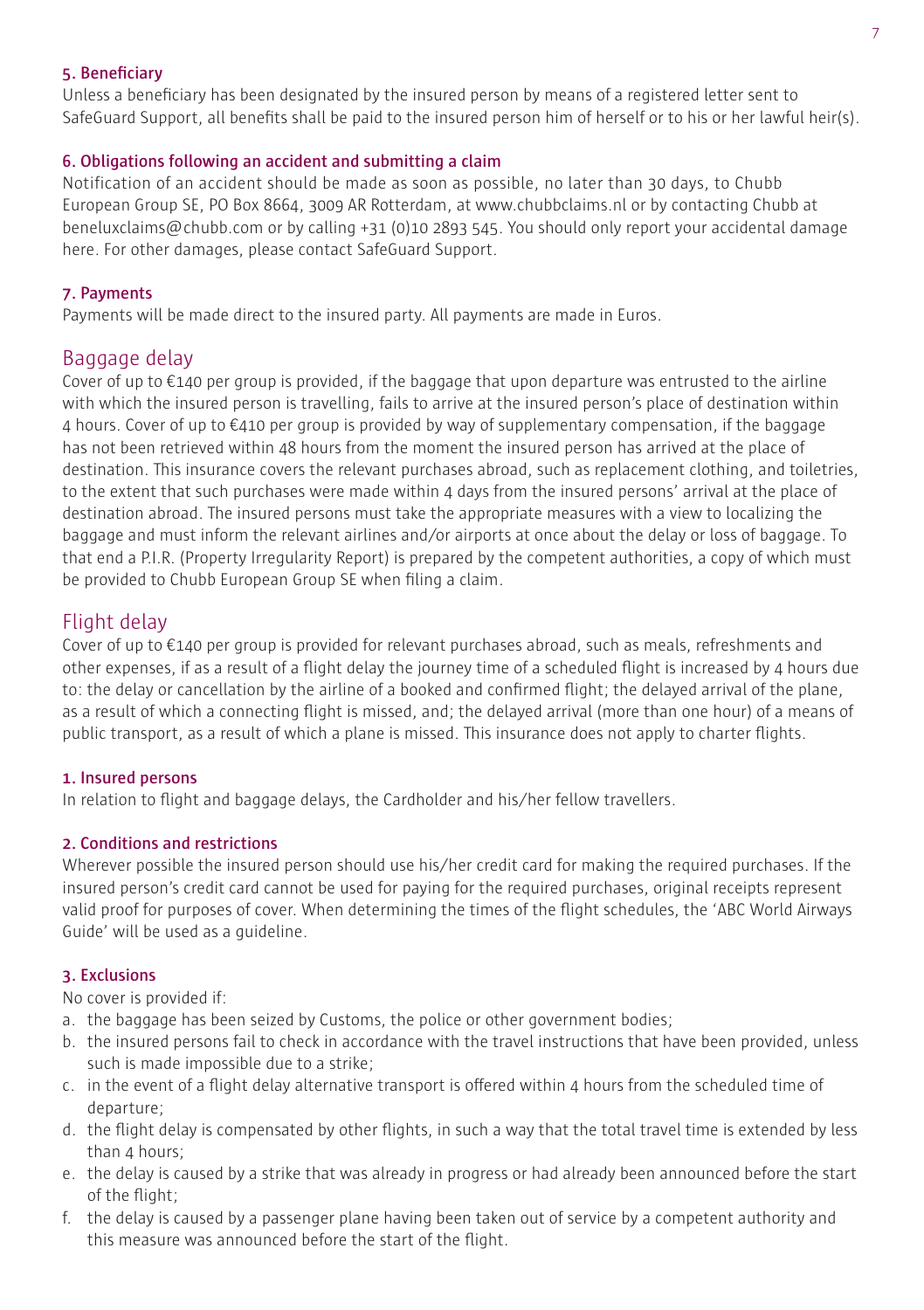# SafeGuard Support

### **1. Notification**

In emergencies SafeGuard Support will send urgent messages, which are received by way of SafeGuard Support. The hotline number is manned 24 hours a day, 7 days a week. The phone number at which SafeGuard Support may be reached is +31 (0)10 - 2 893 536. When asking for assistance, the insured person must at all times state the contract number (0005023554).

### **2. Information**

In the event of an unexpected and serious problem occurring during the trip, such as the loss or theft of a passport, credit card, money and/or travel documents, SafeGuard Support will provide free advice on how to act and which agencies to contact. If problems arise after the loss or theft of travel documents or valuable papers, the insured party is entitled to assistance from the local emergency centre in the form of an interpreter, intervention by way of embassies, consulates and other agencies. No charge will be made for this assistance.

# **3. Medical information**

In an emergency situation SafeGuard Support will assist the Cardholder with names and addresses of physicians, consultants, dentists, medical centres, dispensing chemists, ambulances, etc. On request SafeGuard Support will arrange for a doctor to see you at your bedside. The costs of such a visit are for your account.

#### **4. Medical transport**

In the event of bodily injury or sudden illness, SafeGuard Support if necessary will arrange:

- a. admission to the nearest hospital;
- b. transport by car, ambulance, plane and the like to a hospital that is better equipped and more appropriate as a result, depending on the nature of the injuries or illness, if necessary followed by repatriation to the Netherlands, as soon as it has appeared from a statement issued by the attending physician and in consultation with the SafeGuard Support doctors, that the situation of the beneficiary allows him/her to travel normally again. Repatriation will take place by scheduled flight or in any other appropriate manner, should the original ticket have ceased to be valid for this purpose.

#### OR

c. repatriation of the beneficiary to a hospital near his or her place of residence in the Netherlands, if permitted by his or her medical condition. Transport by private aircraft applies to repatriation from Europe and/or the Mediterranean area only, with the exception of Albania and Libya.

AND, if applicable:

Repatriation of other beneficiaries by scheduled flight (economy class) or by train (first class) to the place of residence in the Netherlands, provided that no use can be made of the original means of transport.

#### **5. Advance payments**

SafeGuard Support undertakes to provide advance payments to a maximum of  $\epsilon_4$ ,600, with a view to covering the first costs in case of:

- a. urgent hospital admission;
- b. unexpected emergency situations in which the credit card cannot be used, due to loss or theft.

Naturally such cases must have been reported to ICS and the local police without delay. The Cardholder or someone acting on his or her behalf will in any case have to sign an admission of debt before he/she is provided this loan. All amounts paid by way of an advance must be repaid upon the return to the Netherlands, but in any case not later than 3 months after SafeGuard Support has paid out these amounts. Advance payments to members of the Cardholder's group are provided at the Cardholder's risk only. In addition SafeGuard Support may at the request of the Cardholder contact the health insurance company in order to arrange for direct payment of the medical expenses, to the extent applicable.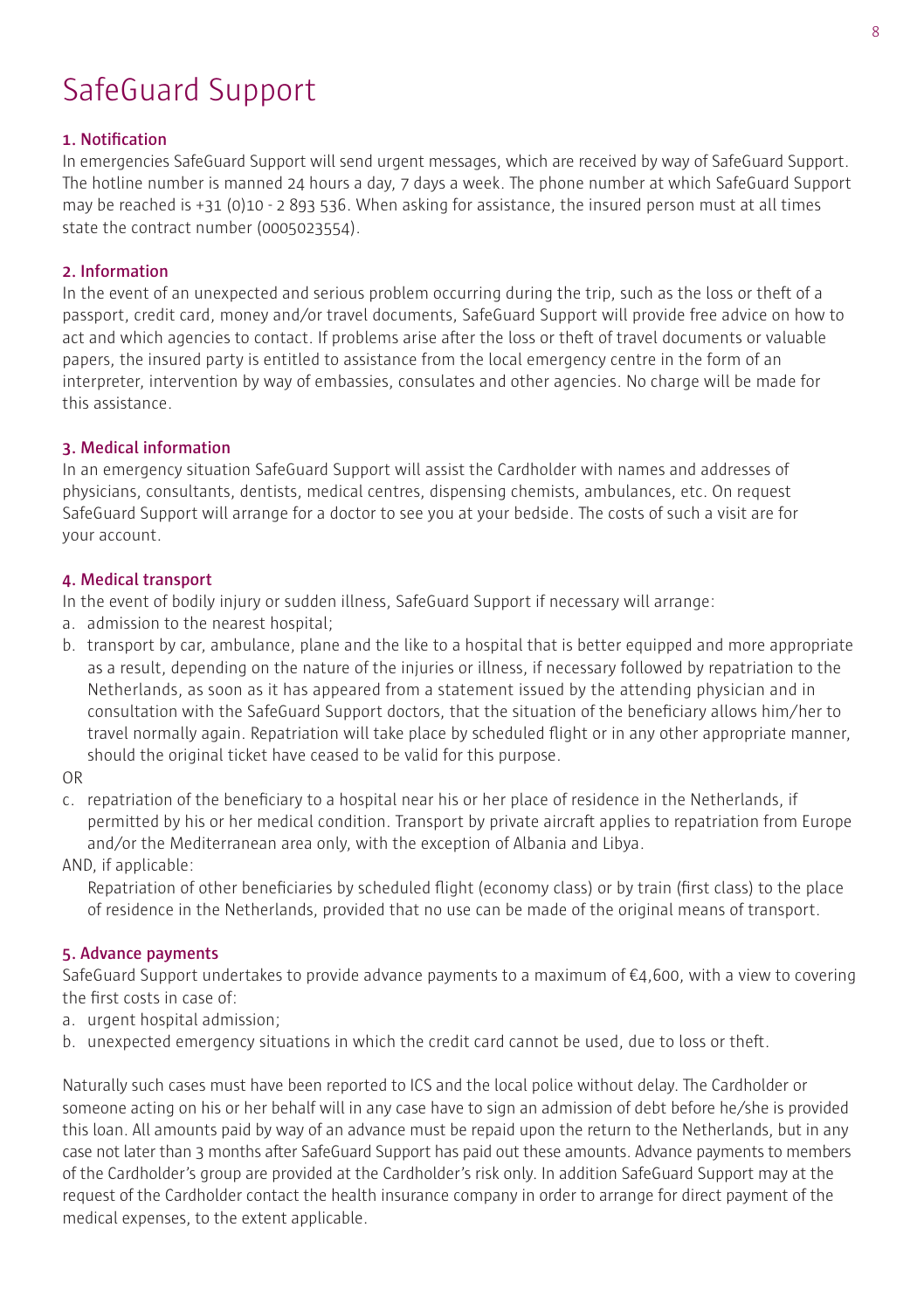#### **6. Unexpected return to the Netherlands**

If the original ticket cannot be used due to the beneficiary suddenly having been forced to return to the Netherlands as a result of the serious illness or death of one of the beneficiary's family members, or due to serious damage having been caused to the beneficiary's property, SafeGuard Support will arrange a ticket for the trip home by scheduled flight (economy class) or by train (first class) and will pay the extra costs incurred as a result.

#### **7. Repatriation in case of death**

In the event of the death of a beneficiary, SafeGuard Support will take all necessary measures for the repatriation of the body. SafeGuard Support will pay the costs of the post-mortem treatment, as well as the costs of the international transport of the body to the cemetery or crematorium in the Netherlands. This cover does not extend to the funeral or cremation costs.

#### **8. Legal assistance**

Outside the Netherlands SafeGuard Support will take care of the beneficiary's defence by a lawyer and to that end will pay a maximum amount of  $\epsilon$ 1,400 in the event of the beneficiary being sued for civil-law liability, under the laws of the country he or she is in, after having caused damage to third parties or after an involuntary breach of the local laws, with the exception of damage arising from possessing, keeping or using a means of transport. Damage caused to a third party as a result of intent or gross negligence is not eligible for compensation. SafeGuard Support will moreover provide advance payments to a maximum of €5,000 for the purpose of:

- a. settling the required costs of legal proceedings that are due, with the exception of bail bonds, required for civil liability, fines or personal damages payable by the beneficiary;
- b. the release of the beneficiary if he or she should be taken into custody following a traffic accident.

An advance or guarantee of that nature will be regarded as a loan provided to the Cardholder by SafeGuard Support, to be paid back in full as soon as the deposit has been repaid to him/her due to the charges having been dropped, the beneficiary's acquittal, or else within 15 days from the date judgment has been given by the competent court of law. Repayment to SafeGuard Support must in any case have been made not later than 3 months after the advance was paid or the guarantee was furnished. In this case too any advance payments to members of the Cardholder's group shall remain for the risk of the Cardholder.

#### **9. Visit from the Netherlands**

In the event of the beneficiary having to stay in a hospital abroad for a period longer than 10 days, SafeGuard will provide a free return ticket to either a relative, or to someone designated by the Cardholder. SafeGuard Support will also contribute towards the costs of hotel accommodation to a maximum of €40 a day, on the basis of bed and breakfast, for a maximum of 10 days.

#### **10. Search and rescue**

In the event of the beneficiary having gone missing or being in an emergency situation, SafeGuard Support will take all the necessary possible and available measures, or will have these taken, for the purpose of tracing or rescuing the beneficiary. The nature of the measures to be taken will be decided on by SafeGuard Support, in consultation with the national authorities. SafeGuard Support emphasizes that no guarantee can be given for such operations to be successful. Costs will be compensated to a maximum of  $\epsilon_{5,000}$ .

### **Exclusions**

- 1. SafeGuard Support is valid for each trip of a maximum of 60 consecutive days.
- 2. The Cardholder is not entitled to the reimbursement of expenses incurred by him or her without the prior approval of SafeGuard Support having been obtained.
- 3. In addition no cover is provided for damage that
	- a. is the consequence of strikes, war, invasion, armed conflicts, hostilities (regardless as to whether or not war has been declared), civil war, insurrection, rebellion, terrorist actions, military actions or acts of unlawful interference, acts of violence, riots, civil unrest and natural disasters;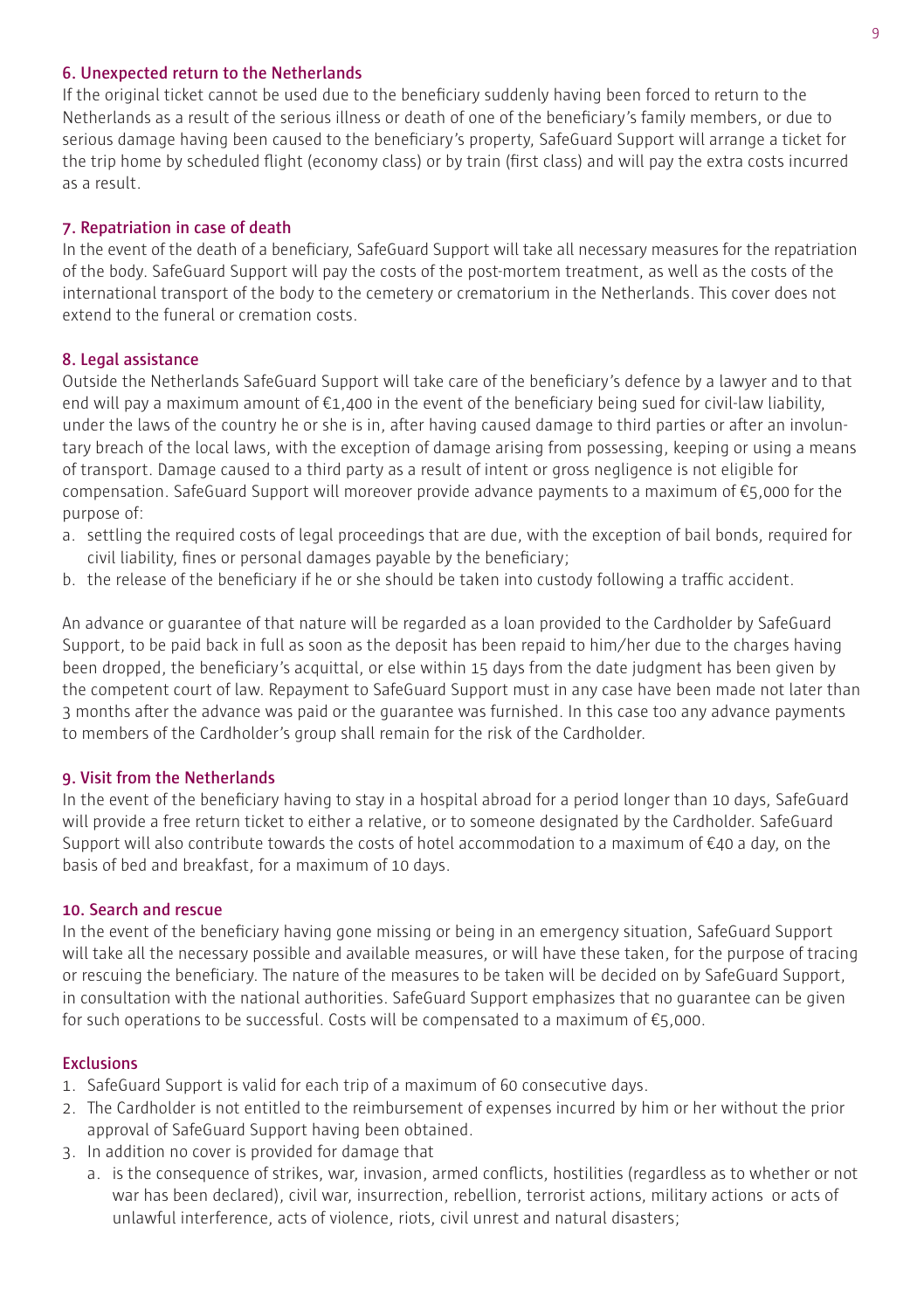- b. is the consequence of self-inflicted wounds or of the beneficiary having taken part in criminal acts or wilful violation:
- c. arises from the beneficiary having taken part in bets, horse-racing, speed cycling as well as any form of demonstrations;
- d. is the consequence of the beneficiary having taken part in a fight, other than in self-defence;
- e. has been caused by taking part in sports professionally or taking part in training sessions for official matches, or competition matches, or sports demonstrations;
- f. either directly or indirectly is caused by, has contributed to, or has arisen from ionising radiation or radio-active contamination of irradiated nuclear fuel or nuclear waste resulting from the incineration of nuclear fuel, or by radio-active, poisonous, explosive or otherwise hazardous substances or parts thereof;
- g. is the consequence of an existing, recurring, chronic or permanent disease or health problem of which the beneficiary is aware and/or for which he was receiving treatment. Recovery is regarded as an integral part of the disease;
- h. is the consequence of pregnancy within 3 months prior to the due date;
- i. is the consequence of mental illness or insanity;
- j. was sustained while the beneficiary was under the influence of, or was either wholly or partly experiencing the effects of, intoxicating liquor or drugs, with the exception of medicines prescribed by a qualified physician;
- k. is the consequence of death from suicide or the wounds inflicted in the attempted suicide;
- l. is the consequence of the beneficiary having taken part in flying or aviation, other than as a paying passenger of a properly registered aircraft that is operated as part of its business by a company for commercial purposes.

# **Obligations of the Cardholder**

# A) General terms and conditions

In an emergency the Cardholder must phone SafeGuard Support, which may be reached 24 hours a day at the following telephone number: +31 (0)10 - 2 893 536. This number can also be called collect. Before the Cardholder takes any personal action, he/she is requested to contact this number. He/she should provide:

- a. his/her name and the Card number of his/her credit card and, if applicable, the name of the beneficiary for whom assistance is requested;
- b. the place and telephone number where he/she may be reached;
- c. a brief summary of the problem and the assistance that is required;
- d. the contract number: 0005023554.

# B) Transport on medical grounds

If the Cardholder requires transport on medical grounds, or the return to the Netherlands on medical grounds, the following conditions apply:

- 1. In order to enable SafeGuard Support to take action as quickly as possible, the Cardholder or the person acting on his behalf should state the following information:
	- a. the name, address and telephone number of the hospital where the beneficiary has been admitted;
	- b. the name, address and telephone number of the attending physician and, if necessary, the beneficiary's own general practitioner.
- 2. The medical team or the representative of SafeGuard Support shall have free access to the beneficiary in order to assess his state of health. If this condition is not satisfied, except on grounds that are justified in the opinion of SafeGuard Support, the Cardholder and other beneficiaries will no longer be entitled to any medical assistance.
- 3. The medical team of SafeGuard Support in consultation with the attending physician will determine the date and manner of transport.
- 4. If SafeGuard Support pays for the Cardholder's transport, the latter will be asked to provide the unused part of his original ticket or the equivalent value thereof to SafeGuard Support.
- 5. In the event of illness or physical injury requiring hospital admission, the Cardholder or someone acting on his behalf, must inform SafeGuard Support of this within 3 days, failing which SafeGuard Support reserves the right to charge for any additional expenses that would not have been necessary, if the Cardholder had observed the aforementioned 3-day limit.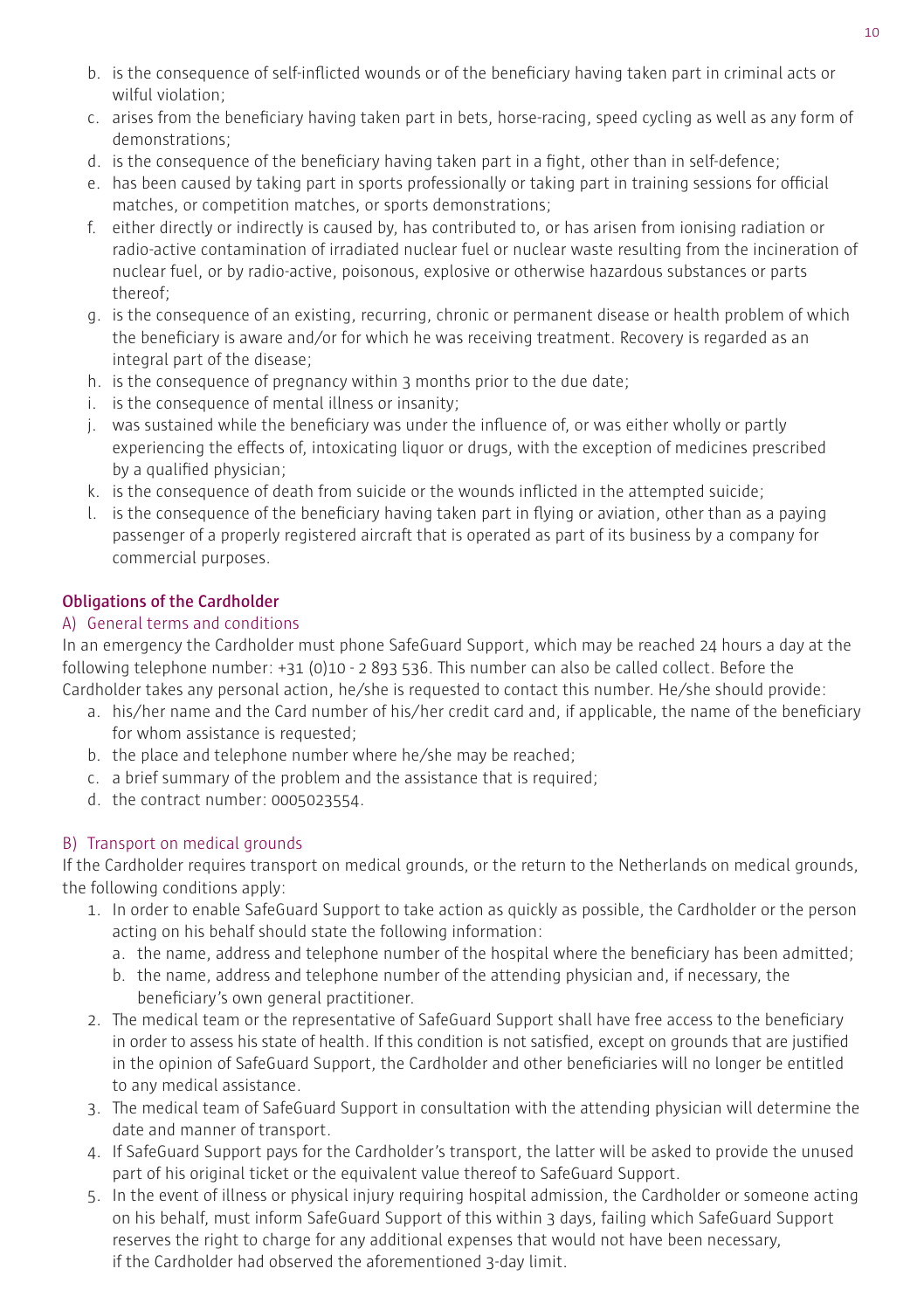# **General terms and conditions**

a. Limitation of damage

As soon as an event of damage arises, the Cardholder must make every effort to limit the consequences of this.

### b. Recovery.

The Cardholder shall provide SafeGuard Support with all the documentation and perform all the formalities that are required in order to enable SafeGuard Support to recover funds from companies or relevant authorities concerned, if applicable.

#### **Applicable law**

The English translation has no legal force and is provided to the customer for convenience only. The conditions in the Dutch language shall be binding and prevail in all respects. The law of The Netherlands shall apply.